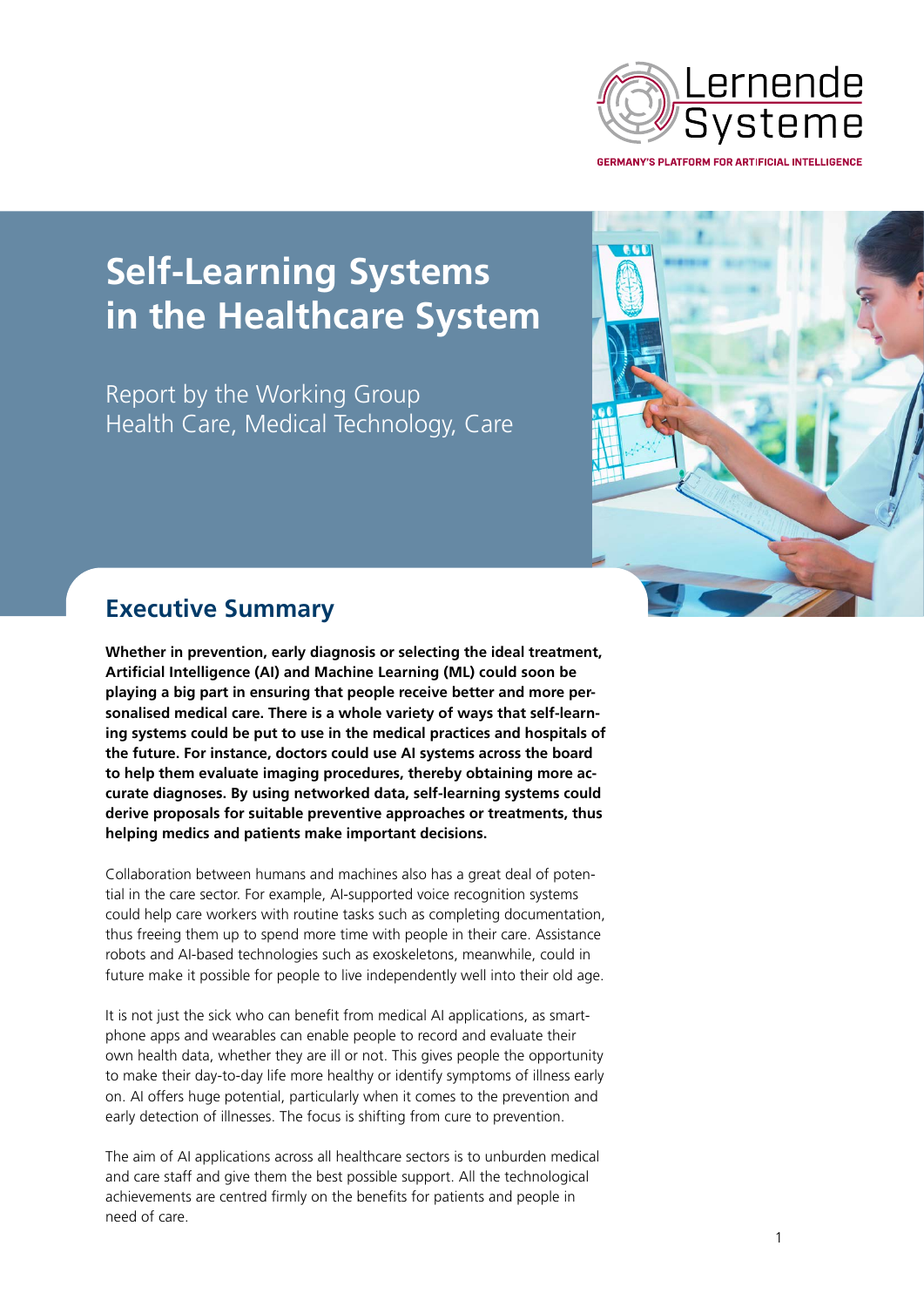To ensure self-learning systems in the healthcare system are reliable, safe and will work entirely in the interest of people – and to harness their full economic potential at the same time – certain prerequisites and parameters need to be put in place. Representatives from science, business, hospitals, social businesses, and patient representative organisations have come together in the working group Health Care, Medical Technology, Care of Plattform Lernende Systeme to discuss the opportunities and challenges of self-learning systems in health care. Their work is funded for a further three years. As an initial interim outcome, the working group is formulating recommendations for action within the following fields:

#### Health data

- Make the personal health data of insured persons, healthcare providers and cost carriers in standard care continuously usable for machine learning.
- Share data from all healthcare sectors.
- $\blacksquare$  Make existing stores of data visible, open them up, assess their usability and network them. Examples include publicly recorded data from the cancer and heart valve register, study results, hygiene data, etc.
- **Establish a representative, structured and controlled health database that** could be organised in a Centre for Digital Health Data or Digital Health Institute, as is the case in neighbouring European countries.
- Give German and European research institutions and companies equality of access to anonymised health data to ensure individual companies cannot establish monopolies.
- Store and train health data in localised architectures as far as possible, so as to improve security and data protection and thus guarantee the protection requirements of healthy and sick people alike.
- Develop options for a legal and technical framework for the voluntary and secure donation of data (including the data custodian model).
- Make compliance with the requirements of the General Data Protection Regulation (GDPR) – which is strict by international standards – an advantage in global competition.

#### Build up expertise in medical training and in care provision

- Integrate AI into the training of medical and care personnel, such as expanding study courses and training programmes on digital health.
- Reinforce further training in AI and statistical processes for medical and healthcare purposes so that personnel understand the individual applications and can put them to optimum use.
- $\blacksquare$  Train medics, nurses and care staff for their new roles regarding patients, e.g. communicating AI-supported diagnoses and treatment recommendations.
- Create information and training offerings for patients.

### Bring innovations to patients

 $\blacksquare$  Pave the way for AI innovations in the healthcare system with outstanding research and drive forward lighthouse projects and pioneering use cases. Utilise structural and project funding instruments that extend beyond purely basic research to roll out AI projects in medical practice.